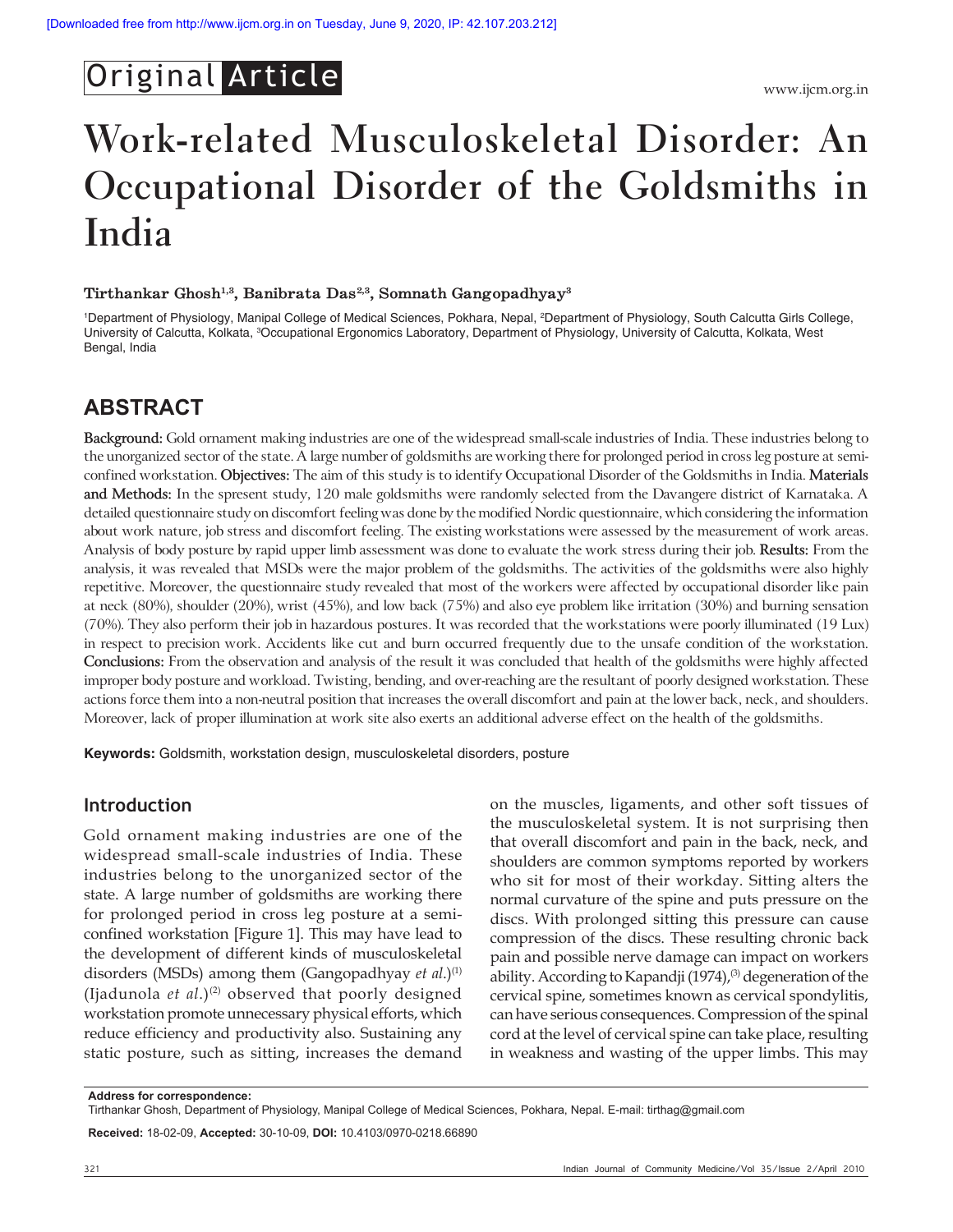

**Figure 1:** Goldsmiths at their workplace

then spread to the lower limbs. In a previous survey, $(4)$ it was shown that high percentages were suffered from MSDs commonly associated with poor ergonomic design in the workplace. In recent years some workers, trade unions, employers, manufacturers, and researchers have begun to give attention to how workplace design that can improve the health of workers. Ijadunola *et al.*<sup>(2)</sup> observed that poorly designed workstation promote unnecessary physical efforts, which reduce efficiency and productivity also. Thompson *et al.*<sup>(4)</sup> show that high percentages were suffered from MSDs commonly associated with poor ergonomic design in the workplace. Without the application of ergonomic principles, tools, machines, equipment, and workstations are often designed without much consideration of the fact that people are of all different heights, shapes, and sizes and have different levels of strength. It is important to consider these differences in order to protect worker's health and comfort. Without the application of ergonomic principles, workers are often forced to adapt themselves to poor working conditions. Huang and Feuerstein<sup>(5)</sup> suggested that job redesign and interventions that address a worker's work style when faced with increased work demands may help reduce the likelihood of musculoskeletal symptoms and/or their intensity. This present study was undertaken to assess the work-related upper body MSDs of the goldsmiths in India.

#### **Materials and Methods**

#### **Selection of subjects**

In this study, the experiment was performed on 120 male goldsmiths. To avoid selection bias, all the workers were selected randomly from the Davangere district of Karnataka.

#### **Questionnaire study**

The modified Nordic questionnaire $(6)$  was applied which

included questions emphasizing individual details, type of work, musculoskeletal disorder symptoms, history of accidents, etc. to investigate the discomfort of work. In our present study, this type of questionnaire was applied to evaluate the general physical activity, task variety, work stress, working environment, and workstation design of the goldsmiths.

#### **Workstation assessment**

Workstation of the goldsmiths were observed by measuring the eye distance from the work surface, work surface height from floor, position and source of illumination, working methods, and working tools. The illumination level of the different areas in the three workshops is also measured. The illumination level is measured by the help of Lux-meter (Lutron). The instrument digitally shows the illumination level of that place where the collector is placed.

#### **Analysis of working posture**

The maintenance of posture and the support of load are particular examples of static work. To analyze posture, measurement of the angles between the body parts, distribution of masses of body parts, the forces exerted on the environment during the posture, the length of the time during which specific posture is held, and the effect on the person should be taken into account. A procedure was developed by McAtamney and Corlett $(7)$ to assess the exposure of people to postures, forces, and muscle activities known to contribute to upper limb disorders (ULD).

This rapid upper limb assessment (RULA) technique was used here to assess the postural discomfort of the goldsmith at their average working posture. This was carried out with the aid of digital photography. Later on, stick diagrams were drawn from freeze frame video records and eventually subjected to analysis.

#### **Results**

#### **Analysis of general information**

From the analysis of the questionnaire, results are developed in tabular forms. Table 1 represents the general physical information of the workers. The mean age of the workers are 31 years and they have average 161.2 cms height and 56.9 kgs weight. The years of experience of the workers were calculated from questionnaire and the average goldsmiths are having 16.3 years of experience. The daily work schedule including the mean duration of work and rest as well as the number of working days in a week are also represented in Table 1. It is observed that the goldsmiths work 6 days in a week. The average duration of work par day is 12 h that varies on the demand of work and they work for 6 days in a week.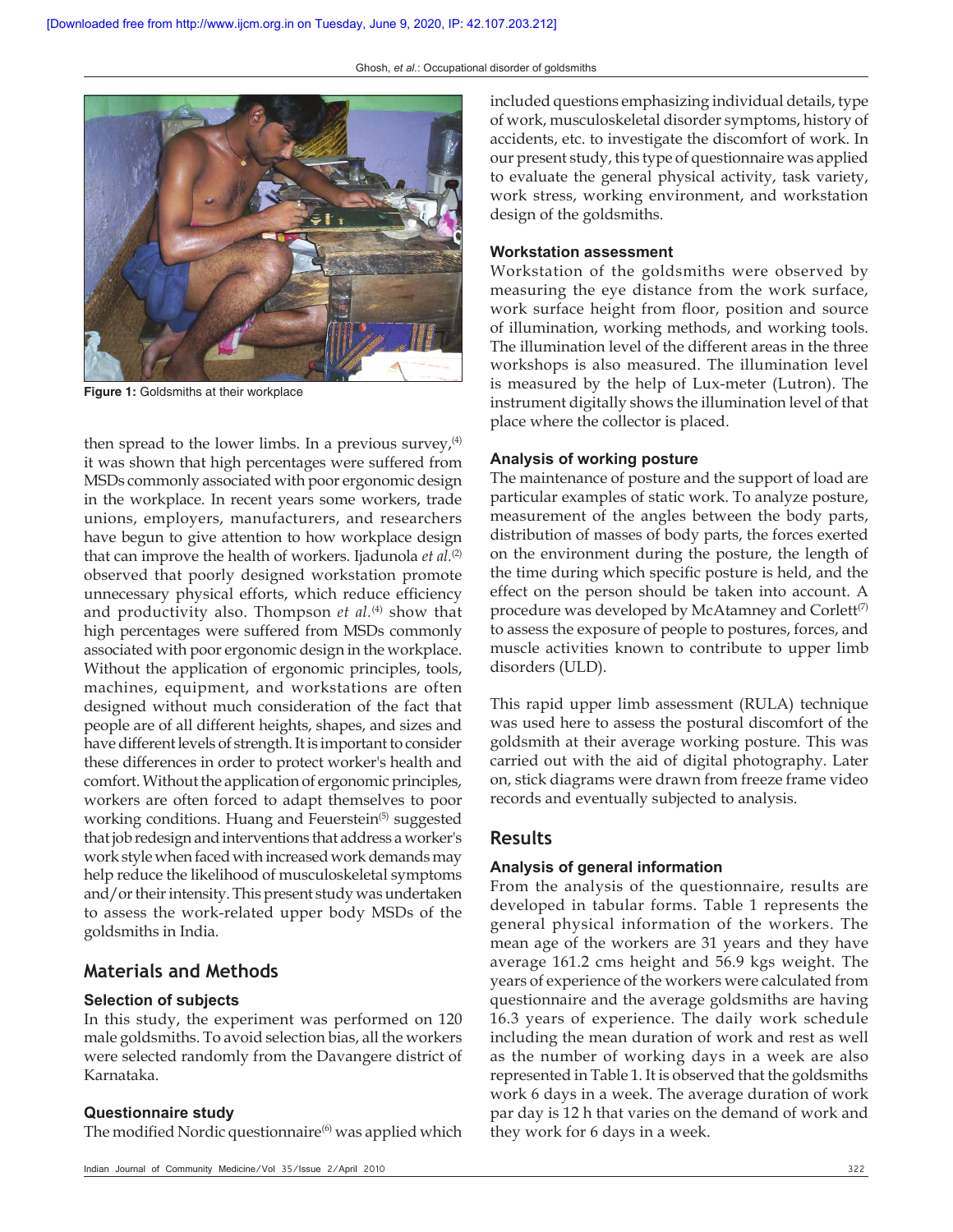#### **Analysis of occupational disorders**

During questionnaire study 80.0% of the goldsmiths were reported the feeling of discomfort, among them 70% were feeling discomfort during work and 30% feeling discomfort during rest. The feeling of discomfort in different body parts of the workers is shown in Table 2. It is observed that the feelings of discomfort among the goldsmiths were mainly related to MSDs like pain at neck (80%), low back (75%), wrist (45%), shoulder (20%), and also eye problem like irritation (30%) and burning sensation (70%) [Tables 3 and 4].

#### **Workstation assessment**

From the workstation assessment, it was found that [Table 2 and Figure 2], in average 10-11 goldsmiths are worked in 180 cms/280 cms room which are poorly illuminated (19 Lux) also. Often, when performing the precise job, the workers lean forward to obtain good vision of the work area. Goldsmiths work for prolonged time with neck inclination  $(41^{\circ})$  and back inclination  $(52^{\circ})$ (forward) from the vertical sitting posture for:

1. The sitting placement is too stretched from the work surface,



**Figure 2:** Goldsmiths at their average workstation

|  |  | Table 1: General information of the workers |  |  |  |
|--|--|---------------------------------------------|--|--|--|
|--|--|---------------------------------------------|--|--|--|

| <b>Variables</b>                   | Mean   | <b>SD</b> |
|------------------------------------|--------|-----------|
| Age (years)                        | 31     | ± 6.38    |
| Height (cm)                        | 161.12 | ± 11.23   |
| Weight (kg)                        | 56.9   | ± 9.90    |
| Years of experience                | 16.3   | ± 7.22    |
| Duration of work per day (in hour) | 12     | ± 2.11    |
| Duration of rest per day (in hour) | 1      | ± 1.00    |
| Number of working days in a week   | 6      |           |

- 2. Work surface is too low, and
- 3. The visual demands of the task requiring a specific eye location (They are maintaining average 19 cms distance between eye and work surface).

#### **Analysis of working posture**

The average working postures of the goldsmiths at their working condition (cross-legged) were analyzed by the RULA method [Table 5]. The analysis revealed that the posture requires investigation and changes immediately. This indicates that the workers adopt awkward posture at their daily work process.

#### **Discussion**

The results of this study revealed that the goldsmiths are engaged in prolonged forward bending posture in there working condition. The amount and quality of forwardbent posture and the techniques of work influence the compressive force on the vertebral discs and the electromyography of erector spine muscles (Chaffin and Anderson).<sup>(8)</sup> Studies of Jonsson *et al.*,<sup>(9)</sup> Kilbom *et al.*<sup>(10)</sup>, Kilbom and Persson,<sup>(11)</sup> dealt with the same cohort; female electronics workers followed for 3 successive years. These studies found significant association between posture variables and neck MSDs. Similarly, this study finds that 80.0% of the goldsmiths were feeling discomfort. It also observed that the feelings of discomfort among the goldsmiths were related to MSDs like pain at neck (80%) and low back (75%). This finding also corroborates with the analysis of cross-legged posture of the goldsmiths by the RULA method and reveals that the posture requires investigation and changes immediately. This indicates that the workers by adopting awkward posture at work, most often suffer from MSDs particularly affecting the low back and neck region.

Forces acting on the spine in forward inclined posture are conceder as cervical extensor muscle force and lumber extensor muscle force. Kumar and Scaife<sup>(12)</sup> proved that the cervical extensor muscle force and lumber extensor muscle force are found from moment equations which primarily depend on the size of the angels of "δ" neck inclination and "α" back inclination from the vertical

**Table 3: Discomfort feeling during work and during rest in the goldsmiths**

|     |         | Goldsmiths Discomfort Discomfort feeling Discomfort feeling |             |
|-----|---------|-------------------------------------------------------------|-------------|
|     | feeling | during work                                                 | during rest |
|     | 96 (80) | 84 (70)                                                     | 36(30)      |
| $-$ |         |                                                             |             |

Figures in parenthesis are percentages

#### **Table 2: Average information of the existing workstation**

| Readings  | Eye distance from work<br>surface (cm) | Work surface height from<br>floor (cm) | <b>Illumination level of work</b><br>surface (ILx) | Light arrangements |
|-----------|----------------------------------------|----------------------------------------|----------------------------------------------------|--------------------|
| Mean      | 19 cm.                                 | 37 cm.                                 | 19 Lux                                             | Four tubes         |
| <b>SD</b> | ± 1.71                                 | ± 4.52                                 | ± 2.10                                             | (160 watt)         |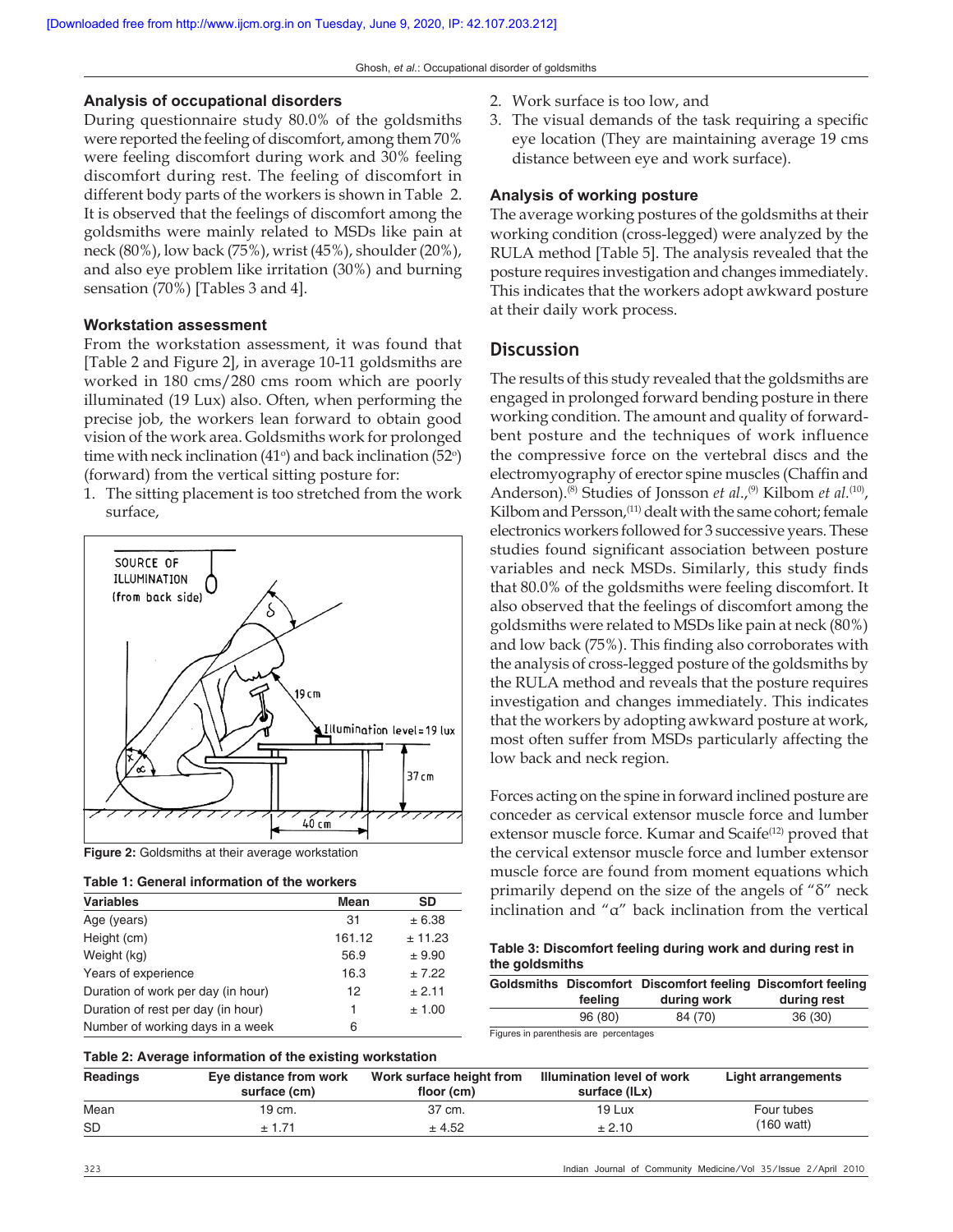| Table 4: Discomfort feeling at different body parts |         |          |         |          |              |                     |
|-----------------------------------------------------|---------|----------|---------|----------|--------------|---------------------|
| <b>Body</b>                                         | Neck    | Shoulder | Wrist   | Low back | Eve          | Eve                 |
| parts                                               |         |          |         |          | (irritation) | (burning sensation) |
| Number of effected                                  | 96 (80) | 24 (20)  | 54 (45) | 90(75)   | 36(30)       | 84 (70)             |
| Figures in normalizate are normalizated             |         |          |         |          |              |                     |

Figures in parenthesis are percentages

sitting posture. Thus, for even a  $30^{\circ}$  inclination angle from the vertical, the moment and corresponding muscle forces values are at 50% of the values achieved at  $90^\circ$ (horizontal). The proportion of neck strength in respect of neck angle (Snyder *et al.*)<sup>(13)</sup> shows that we have average neck strength at 30° neck inclination. A study by Jorgensen<sup>(14)</sup> revealed that most of the men are capable of maintaining a 20° forward bending posture, because the load-moment increases rapidly for each degree of back inclination above 20<sup>o</sup>. It is also recognized that when work surface is too low, a person not only leans forward, but also may lower and rotate the shoulders forward causing fatigue and pain in the levator scapulae muscles (Cailliet<sup>(15)</sup>). From the observation and analysis of the existing posture of the goldsmiths, it was found that they have to stay for prolonged period with having neck inclination (41 $\degree$ ) and back inclination (52 $\degree$ ) (forward) from the vertical sitting posture due to their poor workstation design. Ankrum and Nemeth<sup>(16)</sup> suggest that adopting postures involving relatively extended head or neck for prolonged periods are likely to lead to musculoskeletal discomfort.

The permissible range of illuminance, recommended by the Illuminating Engineering Society (IES,  $1981$ ),<sup>(17)</sup> should be 300 Lux for fine precision work, like the work of the goldsmiths. On comparing this value with the observed illuminance level in the goldsmiths workshops, it was observed that the levels were very low than the recommended value (RQQ, 1980).<sup>(18)</sup> This may be the prime cause for the visual problem among the goldsmiths. From the questionnaire analysis, it was found that 57% of the goldsmiths agreed that there exists rigidity in work methods and procedures. This does not allow them the flexibility that is essential for the successful completion of any type of job. 64% reported that supervisory pressure is high and 82% reported that work demand target-specific productivity. This suggests that they had to work under stressed condition also. From the questioner study it was also found that the goldsmiths are affected by eye burning sensation (70%), red eyes (85%), blurred vision (40%), and headaches (52%) during work [Table 6].

#### **Conclusion**

From the observation and analysis of the result it can be concluded that the goldsmiths are working in awkward postures, with the potential risks of MSDs primarily affecting the low-back and neck region. This can be attributed to the improper design of the workstation.

#### **Table 5: Analysis of working posture of the goldsmiths (by the RULA method)**

| <b>Posture</b> | <b>RULA</b><br>score | <b>Action level</b>                               |
|----------------|----------------------|---------------------------------------------------|
|                | 7                    | Investigation and changes required<br>immediately |
|                | 7                    | Investigation and changes required<br>immediately |
|                | 6                    | Investigate further and change soon               |

#### **Table 6: Visual discomfort feeling during work in the goldsmiths**

|                                        |         |         | Goldsmiths Eye burning Red eyes Blurred vision Headaches |         |  |  |
|----------------------------------------|---------|---------|----------------------------------------------------------|---------|--|--|
|                                        | 84 (70) | 102(85) | 48 (40)                                                  | 60 (52) |  |  |
| Figures in parenthesis are percentages |         |         |                                                          |         |  |  |

Twisting, bending, and over-reaching are the resultant of poorly designed workstation. These actions force the spine into a non-neutral position that increases the overall discomfort and pain particularly at the lower back, neck, and shoulders, which indicate that the goldsmiths are/may be affected by work-related upper body MSDs. Moreover, they have to work for a prolong period of time remaining in such constrained and awkward postures, which further amplifies their discomfort feeling. The working environment also affects them to a great extent. Lack of proper illumination at work site exerts an additional adverse effect on the eyes. Thus this study indicates the appalling condition of the goldsmiths.

To overcome such problem, the existing posture can be eliminated by ergonomically modified work desk. This modification may increase the safety of the workers at the work. Recommendations like changing the work height by using a proper work desk was provided to improve work condition by avoiding the forward bending posture. Also to improve the workstation design the goldsmith should be provided proper illumination to their work site, which can reduce the visual discomfort